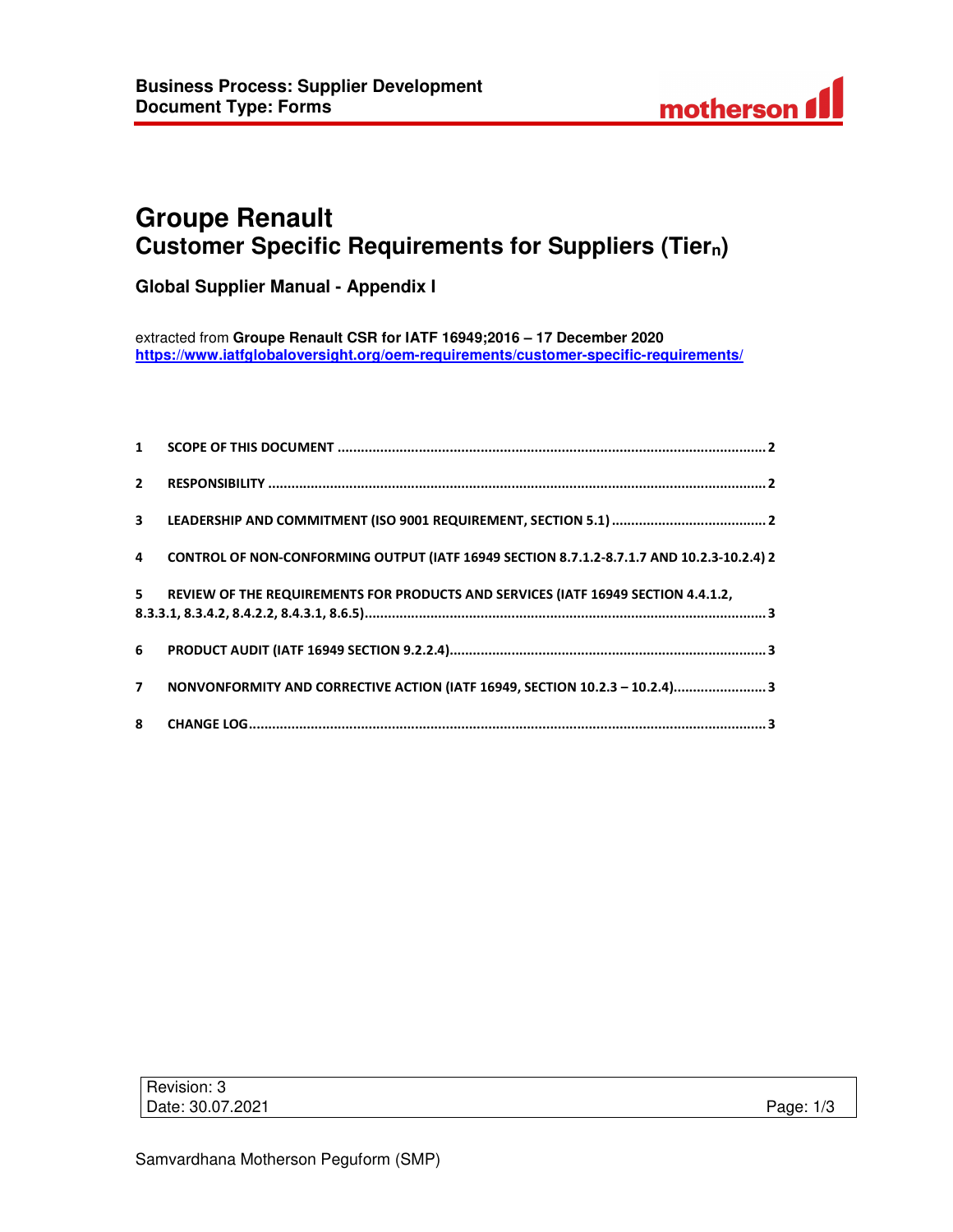

## **1 Scope of this document**

The scope of this document is to ensure compliance to customer requirement by sub-suppliers of SMP Automotive who are supplying for any Renault project. This document is listing requirements for these suppliers in addition to standard IATF16949 requirements and in addition to standard SMP requirements.

# **2 Responsibility**

Suppliers who are supplier for SMP of a component for a Renault product shall meet all requirements listed in this document during the whole project lifetime. This includes but not limited to:

- Regularly check for updates of this document on www.smp-automotive.com
- Ensure availability and awareness of related Renault standards and requirements mentioned in this document
- Ensure requirements are met in their supply chain

# **3 Leadership and Commitment (ISO 9001 requirement, section 5.1)**

Groupe Renault requests that the organizations consider and implement good practices regarding sustainable development / social responsibility, especially in the following areas:

No child labor / No forced work / Working conditions / Health and Safety / Environmental protection.

Applicable evidence may include:

- having access to the Groupe Renault Corporate Social Responsibility guidelines, and having access to the organizations' signed commitment to DDSF (Déclaration des Droits Sociaux Fondamentaux)
- 2nd party evaluation (for example, customer evaluation)
- 3rd party evaluation, such as ISO 26000 evaluation, ISO 45001, ISO14001 certification

Any other system demonstrating that sustainable development / social responsibility concerns are taken seriously by the organization will be accepted.

# **4 Control of non-conforming output (IATF 16949 section 8.7.1.2-8.7.1.7 and 10.2.3-10.2.4)**

The organizations shall review FMEA by using Reverse FMEA (R-FMEA) tool.

In order to switch from corrective to preventive actions, the organizations shall check at shop floor level their existing FMEA and provide necessary activities to avoid occurrence or at minimum to improve detection of no- conformity.

| Revision: 3      |           |
|------------------|-----------|
| Date: 30.07.2021 | Page: 2/3 |